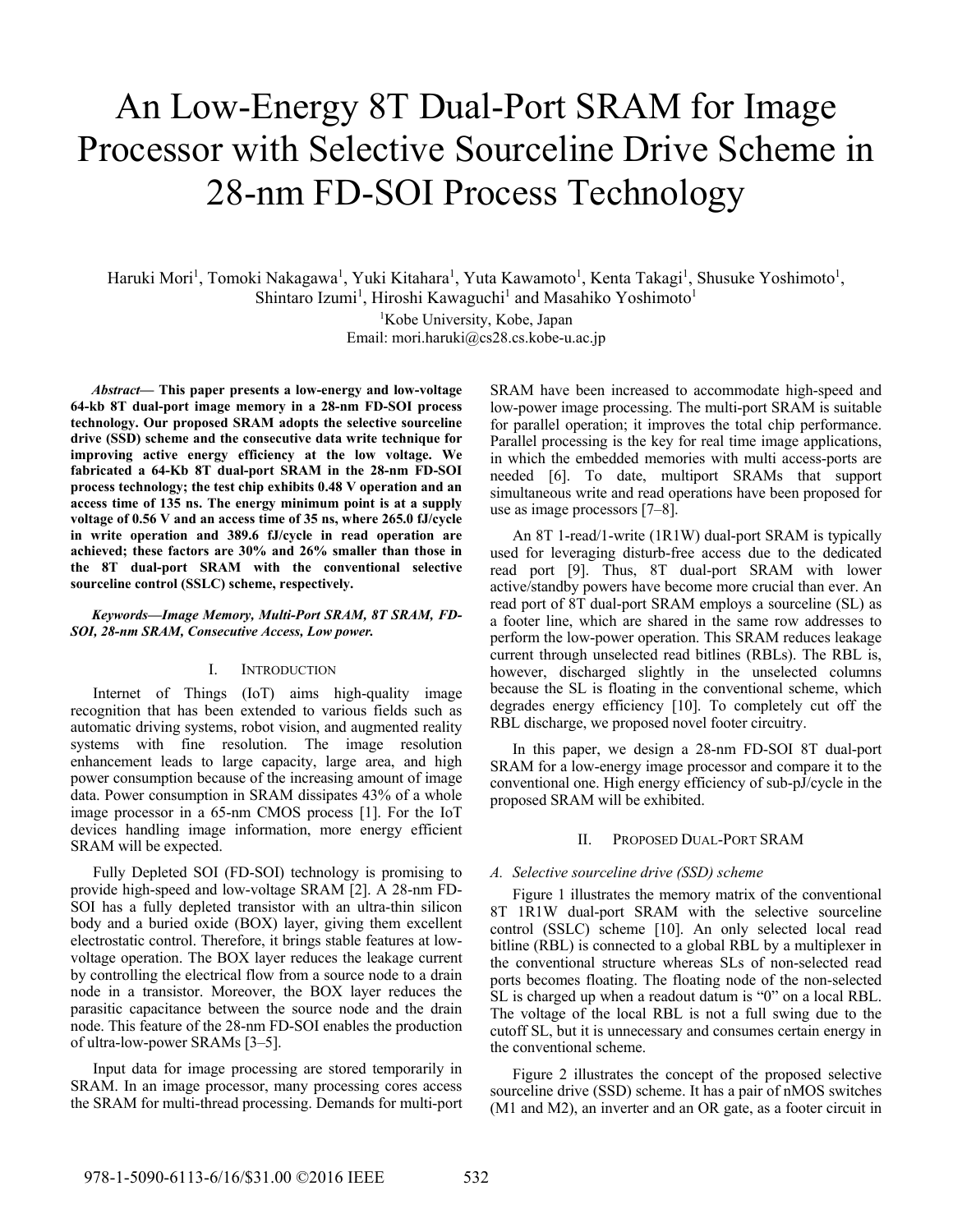every column. Those switches keep the SL on the ground for the selected column, or drive the SL to VDD−Vth (Vth is a threshold voltage of M1) when the column is not selected. In the standby mode, all the SLs are grounded to prepare for upcoming random read access.



Fig. 1. Conventional 8T memory matrix with SSLC scheme. SLs are floating due to single nMOS switch; it consumes unnecessary energy.



Fig. 2. Concept of proposed selective sourceline drive (SSD) scheme in read operation.

The right side of Figure 2 also depicts the behavior of the proposed SSD scheme. In the read operation, the sourceline discharge enable (SDE) signal for all the columns is "0". In the selected column, the output of the OR gate becomes high and M2 is activated for readout. At this time, the charge/discharge power consumes on the selected local RBL because the SL at the selected column is grounded. In the unselected column, the output of the OR gate is low and M1 drives the SL to VDD−Vth. In this situation, there is no read current flowing through the local RBL. It is noteworthy that the area overhead is only 0.8% of a whole memory macro in our design although the proposed SSD circuit must be implemented in every column.

Figure 3 portrays simulated operating waveforms during read cycles. Figure 3(a) shows the waveform of the read wordline (RWL) commonly used in the conventional SRAM and the proposed SRAM. Figure 3(b) shows the waveforms of the RBL and the SL in the conventional SSLC read scheme. The charge/discharge on the RBL is not a full swing but

consumes unnecessary power in every cycle although the columns are unselected.



Fig. 3. Operating waveformes of proposed SSD scheme in read operation.

Figure 3(c) portrays the waveforms of the unselected read bitlines in the proposed SSD scheme. The SL is driven to VDD−Vth by the nMOS switch (M1). In terms of power consumption, the SSD scheme is better than the conventional SSLC scheme; there is no voltage swing on the local RBL in the proposed SSD scheme. Note that the output voltage amplitude of the SL is restricted to VDD−Vth because it minimizes the dynamic power consumption of the driver switches (M1 and M2) and its leakage current flowing through M2. Thus, the proposed SSD scheme eliminates the unnecessary read current in the unselected columns.

#### *B. Consecutive memory access in video processing*

Image data such as people or landscape reflects luminance information; it has similar brightness in adjacent pixels, with similarity of data pattern. Figure 4 presents the switching possibility of a readout bit between a present pixel and a next pixel. The maximum switching possibility is 50% on the leastsignificant bit  $(LSB = 1-st$  digit), which means the value of the LSB is random and this is reasonable. The most-significant bit  $(MSB = 8-th$  digit) has a switching possibility of 10% or less because it has much stronger correlation between adjacent pixels. Therefore, in the consecutive accesses, it is better to map their addresses along the row direction as presented in Fig. 5(a), where a column address is not changed very often. **g**



Fig. 4. Switching possibility in image data.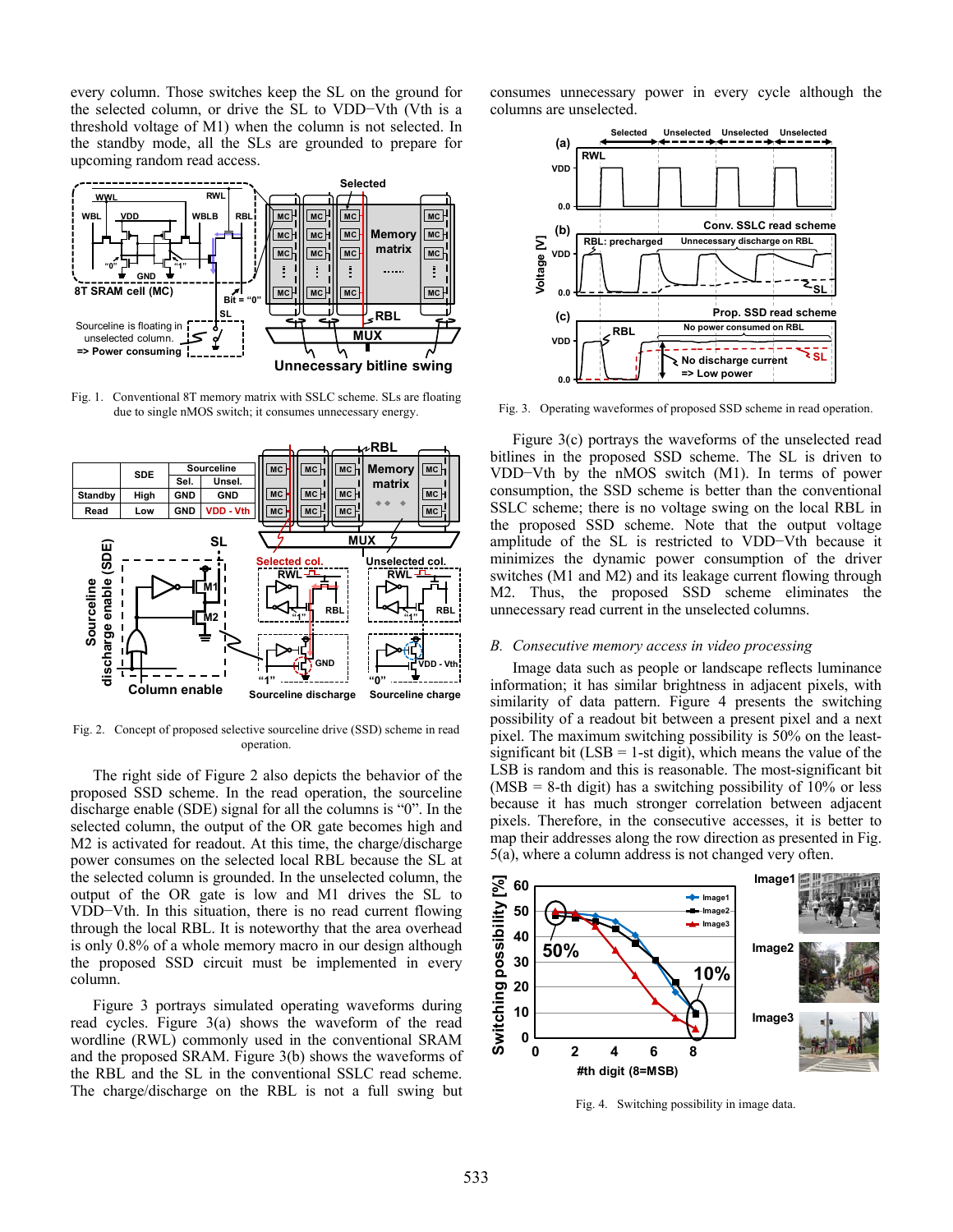

Fig. 5. Consecutive memory access in video processing: (a) Block diagram and (b) waveforms in write operation.

Figure 5(b) shows the waveform of the proposed SRAM in write operation. By virtue of the precharge-less and incremental write operation, the proposed SRAM reduces the write energy; the charge/discharge on a pair of write bitlines (WBL and WBLB) is consumed only when a write datum is changed. The consecutive write of the same datum consume less energy because the proposed dual-port SRAM has a dedicated write port and does not need a precharge scheme on the WBLs. However, it incurs the well-known half-select problem along the write wordline (WWL). The divided wordline structure is therefore adopted only for the write port to avoid the half-select problem [11]. Note that the read port has the common interleaving structure and does not have divided RWLs; this is because an image processor often requires a larger number of read ports and is given a serious impact on its area.

# III. CHIP IMPLEMENTATION AND MEASUREMENT RESULTS

We fabricated a 64-kb 8T dual-port SRAM macro in a 28 nm FD-SOI process technology. Figure 6 shows a test chip micrograph. The proposed 64-kb macro consists of  $2 \times 32$ -kb sub-blocks, and the macro size is 242 x 189  $\mu$ m<sup>2</sup> (= 0.045) mm2 ). Figure 7 presents a measured read Shmoo plot of the designed SRAM. In the proposed SRAM, the operation of the single-ended read port limits its performance because the write has more operating margin. We verified that it can operate at a supply voltage of 0.48 V and an access time of 135 ns  $(= 7.4)$ MHz) at a room temperature  $(=25 \text{ degree})$ . The operating point that achieves the minimum energy per cycle is at a supply voltage of  $0.56$  V and a cycle time of  $35$  ns (=  $28.6$  MHz).



Fig. 6. Test chip photograph.



Fig. 7. Measured Shmoo plot in read operation.



Fig. 8. Schematic of proposed 8T dual-port SRAM with SSD scheme.

Figure 8 portrays a schematic of the proposed 8T dual-port SRAM array with the SSD scheme. Figure 9 shows the simulated and measured active/leakage energy comparisons between the conventional SSLC scheme and the proposed SSD scheme in read operation. It is noteworthy that the both read circuits must have the RBL precharge scheme because of the single-ended read ports. In the read operation, the test patterns of the "ALL0" and "ALL 1" mean consecutive "0" and "1" read operations of the incremental row address accesses, respectively. The checkerboard patterns using the incremental row address (CKB X+) have 50% "0" and 50% "1" data, whose energies is in the middle between "ALL0" and "ALL1". In the CKB using the incremental column address (CKB  $Y^+$ ), the column address is changed at every cycle. The energy comparison demonstrates that the proposed SSD scheme improves the read energy by 26% on average, which is 389.6 fJ/cycle.

In the write operation, the proposed 8T dual-port SRAM does not require the precharge on the WBLs. In addition, its WWL has the divided structure. Therefore, the proposed SRAM can reduce the needless write energy due to the charge/discharge in the half-selected columns. The measured "0" and "1" write energies are 196.2 fJ/cycle and 215.2